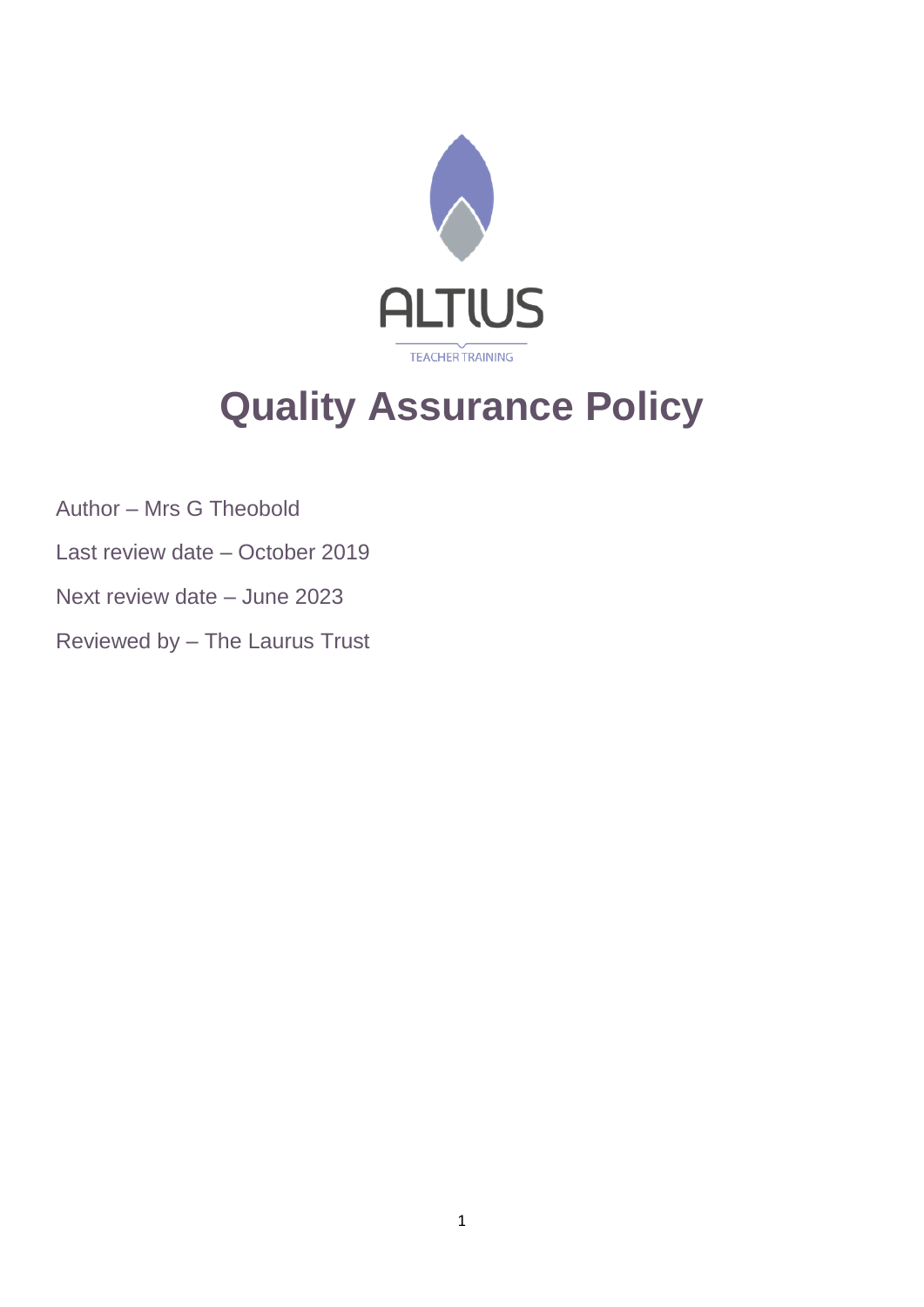## **Quality Assurance Policy**

## **Aims and values**

Altius Teacher Training understands and recognises the need to establish and maintain a high quality training programme that produces excellent teachers.

Our QA procedures will underpin and support our drive for excellence. Rigorous monitoring, coupled with honest and open evaluation, will ensure that there is no complacency and that standards are set and maintained at a high level.

The training programme has been designed to ensure that there is compliance with the requirements for ITT providers. Regular review of the training course through the QA systems will ensure that compliance is maintained.

### **Leadership and Management**

The Altius Teacher Training Strategic Board is responsible for:

- Ensuring the policy is working in practice
- Overall responsibility for compliance with the requirements for ITT
- Directing the work of the Quality Assurance Board in the monitoring of compliance with the requirements for ITT providers
- Development of a strategic plan which supports future compliance with the requirements for ITT

The Quality Assurance Board is responsible for:

- Monitoring compliance
- Directing the work of the Head of Programme to provide evidence of compliance and other QA issues
- Ensuring that evidence based benchmarking activities are undertaken
- Providing a regular report to Strategic Board on issues of Quality Assurance

The Head of Programme is responsible for:

- Providing updates to the Quality Assurance Board on compliance
- Implementation of systems that will facilitate the collection of data as required
- Providing evidence of data collected
- Providing opportunities and evidence for benchmarking activities

#### **Procedures**

We aim to create an outstanding training course. Our QA procedures will help to facilitate this to ensure that our strategic planning builds upon our strengths and supports the development of other areas. A selfevaluation document is produced by the Head of Programme with input from partnership staff, as appropriate, for use by the Quality Assurance Board. Partner schools may request copies of the latest selfevaluation document from the Altius office.

| <b>Course</b><br>aspect              | <b>QA procedures</b>                                                                                                                                                        | <b>Additional Information</b>                                                                                                                                                                          |
|--------------------------------------|-----------------------------------------------------------------------------------------------------------------------------------------------------------------------------|--------------------------------------------------------------------------------------------------------------------------------------------------------------------------------------------------------|
| <b>Application</b><br><b>process</b> | • Application checked by Head of Programme.<br>• If invited to interview, applicant is sent a<br>standard letter explaining the interview process<br>and the teaching task. | Decision whether to invite for<br>interview made by Head of<br>Programme School, with guidance<br>from the relevant staff<br>Summary of application data<br>collated by Course Administration<br>Team. |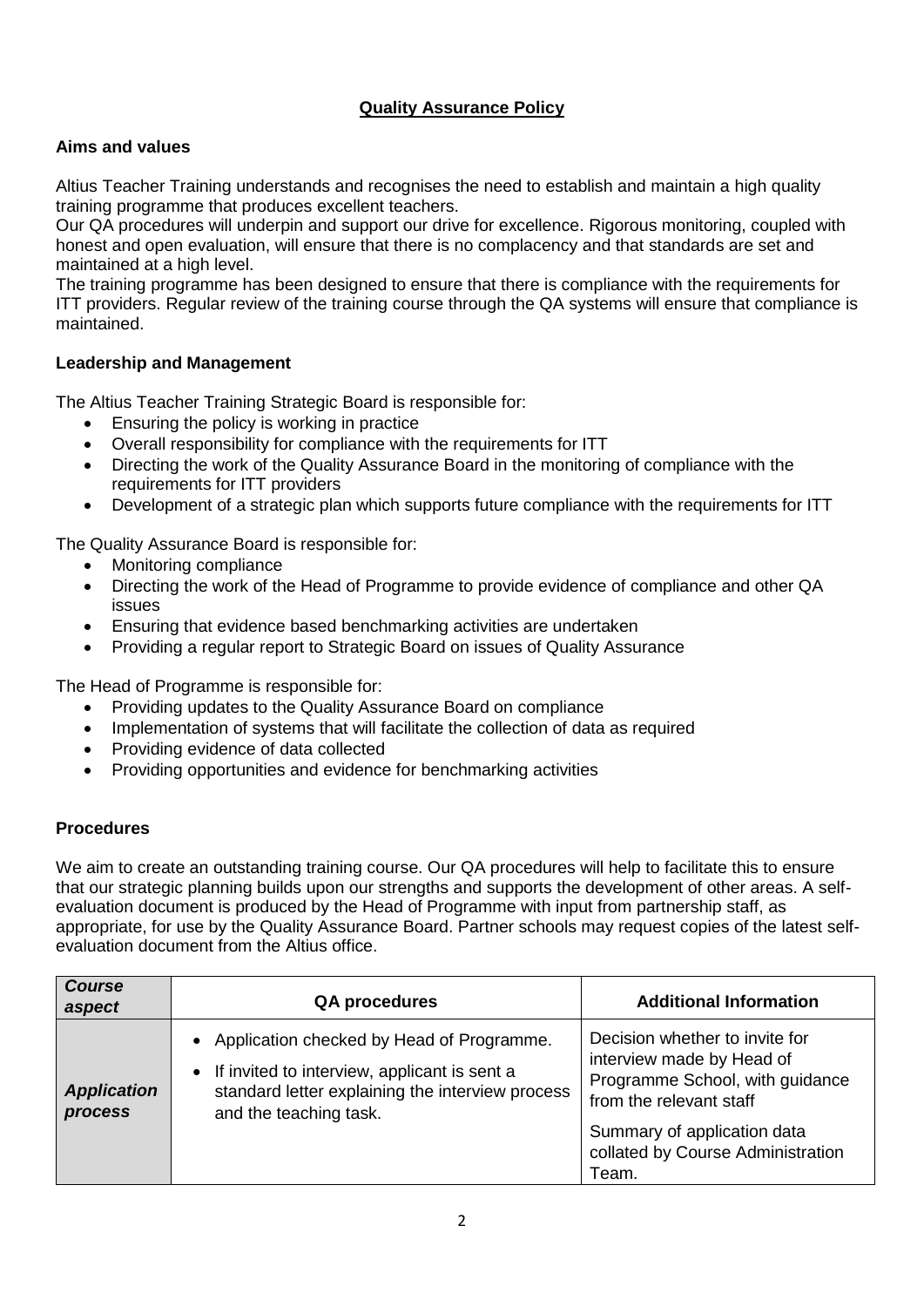| <b>Interview</b><br>process<br>(Core)                  | • Qualifications checked by Course<br>Administrator. Copies of original certificates<br>taken.<br>Identity of applicant checked by Course<br>Administrator for DBS, copies of documents<br>taken.<br>Relevant staff involved in interview panel.<br>$\bullet$<br>A member of the SCITT Strategic Board<br>$\bullet$<br>involved in all interviews to ensure equal<br>opportunities.<br>Standard interview questions used.<br>$\bullet$<br>Teaching observed.<br>$\bullet$                                                     | Summary of application data<br>presented to the Trustees.<br>Data scrutinised to ensure equal<br>opportunities and racial equality.<br>Significant trends interrogated by<br>the QA Committee.<br>All applicant information available to<br>QA Committee for scrutiny,<br>including interview notes.                                            |
|--------------------------------------------------------|-------------------------------------------------------------------------------------------------------------------------------------------------------------------------------------------------------------------------------------------------------------------------------------------------------------------------------------------------------------------------------------------------------------------------------------------------------------------------------------------------------------------------------|-------------------------------------------------------------------------------------------------------------------------------------------------------------------------------------------------------------------------------------------------------------------------------------------------------------------------------------------------|
| <b>Overall</b><br>course<br>design                     | The course has been mapped against the QTS<br>standards and checked against the<br>requirements for ITT<br>Key themes of the course have been tracked to<br>$\bullet$<br>support Associate Teachers in making<br>progress towards the QTS Standards.<br>Recommendations arising from evaluations<br>$\bullet$<br>have been incorporated into the course design.                                                                                                                                                               | Associate Teachers complete<br>Placement and End of Term/Year<br>Reviews. This information is collated<br>by the Course Administration Team.<br>Reports are presented to the<br>appropriate Committees throughout<br>the year.<br><b>Additional Associate Teacher</b><br>feedback through the Programme<br>Leadership Board.                    |
| <b>Centrally</b><br>based<br>training                  | • Objectives and intended learning outcomes for<br>each training session identified by Head of<br>Programme and shared with the trainers.<br>All trainers identified as expert within their field<br>$\bullet$<br>- either within their own school, local authority<br>or as an external consultant.<br>Associate Teachers evaluate each training<br>$\bullet$<br>session against the objectives.                                                                                                                             | Summary of evaluations collated by<br><b>Course Administrator</b><br>Initial report to Committees in<br>October. Any significant issues<br>identified and year on year<br>benchmarking undertaken.<br>Subsequent evaluations reported to<br>Committees in February, and then<br>as part of the Head of Programme's<br>report in June/July       |
| <b>Subject</b><br><b>Specialism</b><br><b>Training</b> | Objectives and intended learning outcomes for<br>$\bullet$<br>each training session identified by relevant<br>staff and Head of Programme.<br>All trainers identified expert within their field<br>Associate Teachers evaluate programmes of<br>٠<br>pedagogy and recommendations arising from<br>evaluations have been incorporated into the<br>course design.<br>Associate Teachers' Subject Knowledge Audits<br>$\bullet$<br>are monitored and tracked by relevant staff and<br>emerging issues identified and acted upon. | Summary of evaluations collated by<br><b>Course Administration Team</b><br>Initial report to Committees in<br>October. Any significant issues<br>identified and year on year<br>benchmarking undertaken.<br>Subsequent evaluations reported to<br>Committees in February, and then<br>as part of the Head of Programme's<br>Report in June/July |
| <b>Placements</b>                                      | Associate Teachers evaluate placements                                                                                                                                                                                                                                                                                                                                                                                                                                                                                        | Summary of placement evaluations<br>presented as part of the Head of                                                                                                                                                                                                                                                                            |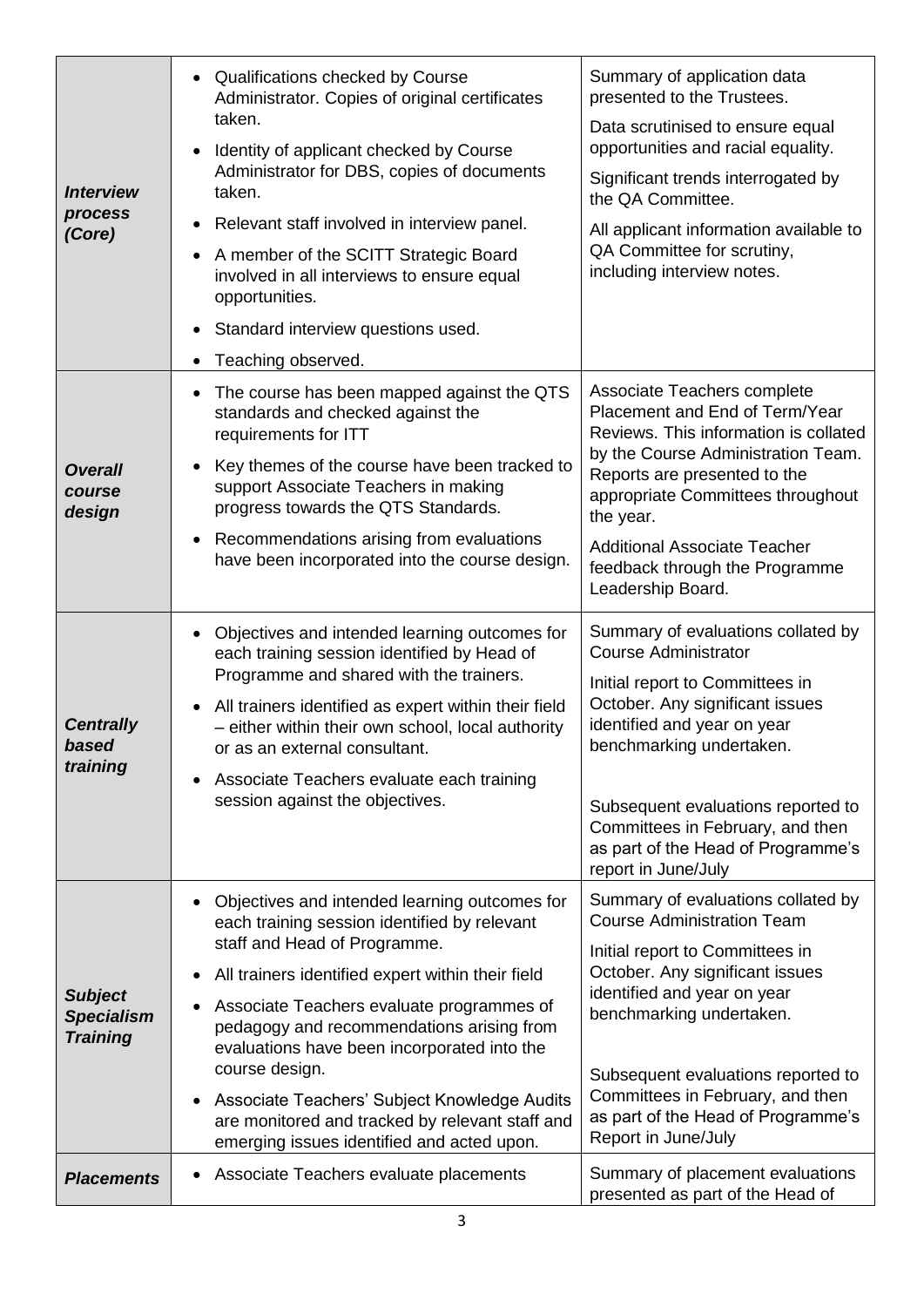|                                        | Previous evaluations examined by Boards<br>$\bullet$                                                                                                                                                  | Programme's Report in June/July.<br>Final placement evaluations                                |
|----------------------------------------|-------------------------------------------------------------------------------------------------------------------------------------------------------------------------------------------------------|------------------------------------------------------------------------------------------------|
|                                        | Evaluations summarised and shared with the<br>placement schools                                                                                                                                       | presented to Committees in<br>October.                                                         |
|                                        | Selection and de-selection criteria as outlined<br>within the Partnership Agreement                                                                                                                   |                                                                                                |
|                                        | All Teachers receive training in September<br>$\bullet$                                                                                                                                               | The turnover of mentors is                                                                     |
| <b>Relevant</b><br><b>staff</b>        | Joint observations by a member of the SCITT<br>Management Team and relevant staff during<br>placements                                                                                                | monitored. New mentors are offered<br>additional training.                                     |
|                                        | Evaluation of the SCITT training course by<br>schools                                                                                                                                                 |                                                                                                |
|                                        | Joint observation of Associate Teachers by a<br>member of the Programme Leadership Board<br>or relevant staff                                                                                         | A summary of the standard of<br>Associate Teachers' teaching<br>presented to Assessment Board. |
| <b>Teaching</b>                        | Joint observation of Associate Teachers by<br>Subject Mentor and relevant staff                                                                                                                       |                                                                                                |
|                                        | A sample of Associate Teachers to be<br>$\bullet$<br>observed by the Internal Moderator                                                                                                               |                                                                                                |
|                                        | A sample of Associate Teachers to be<br>observed by the External Moderator                                                                                                                            |                                                                                                |
|                                        | Joint observation by Head of Programme and<br>$\bullet$<br>Internal Moderator/ External Moderator                                                                                                     |                                                                                                |
| <b>Policy and</b><br><b>Procedures</b> | All policies and procedures are reviewed by the<br>Policy Review Group as part of a cycle. Each policy<br>has an identified review date and any failure of<br>policy is examined by the QA Committee. |                                                                                                |
| Self-<br>evaluation                    | The training course has been evaluated against the<br>Ofsted framework.                                                                                                                               | The SEF is presented to the<br><b>Strategic Board</b>                                          |

Compliance updates will be presented to the Quality Assurance Board throughout the year. Results from monitoring and evaluation will be fed back to the Strategic Board through regular reports. These reports will be used by the Strategic Board to inform strategic planning. The QA Committee will also consider how the compliance report compares to other institutions through the use of benchmarking data such as Ofsted reports, application data from other institutions and the External Moderator's report. This information will also be reported to Strategic Board and used to inform strategic planning.

## **Monitoring**

The Strategic Board will maintain overall responsibility for compliance with the requirements for ITT. Monitoring will be through regular reports from the QA Board. The QA Board will use data collected and collated from:

- Evaluations of training sessions from Associate Teachers
- Evaluations of training sessions from trainers
- Evaluations of processes (e.g. interview process evaluation)
- Feedback from the Programme Leadership Board as appropriate
- Written evidence from external sources including Ofsted reports, External Moderator report
- Application and Associate Teacher data